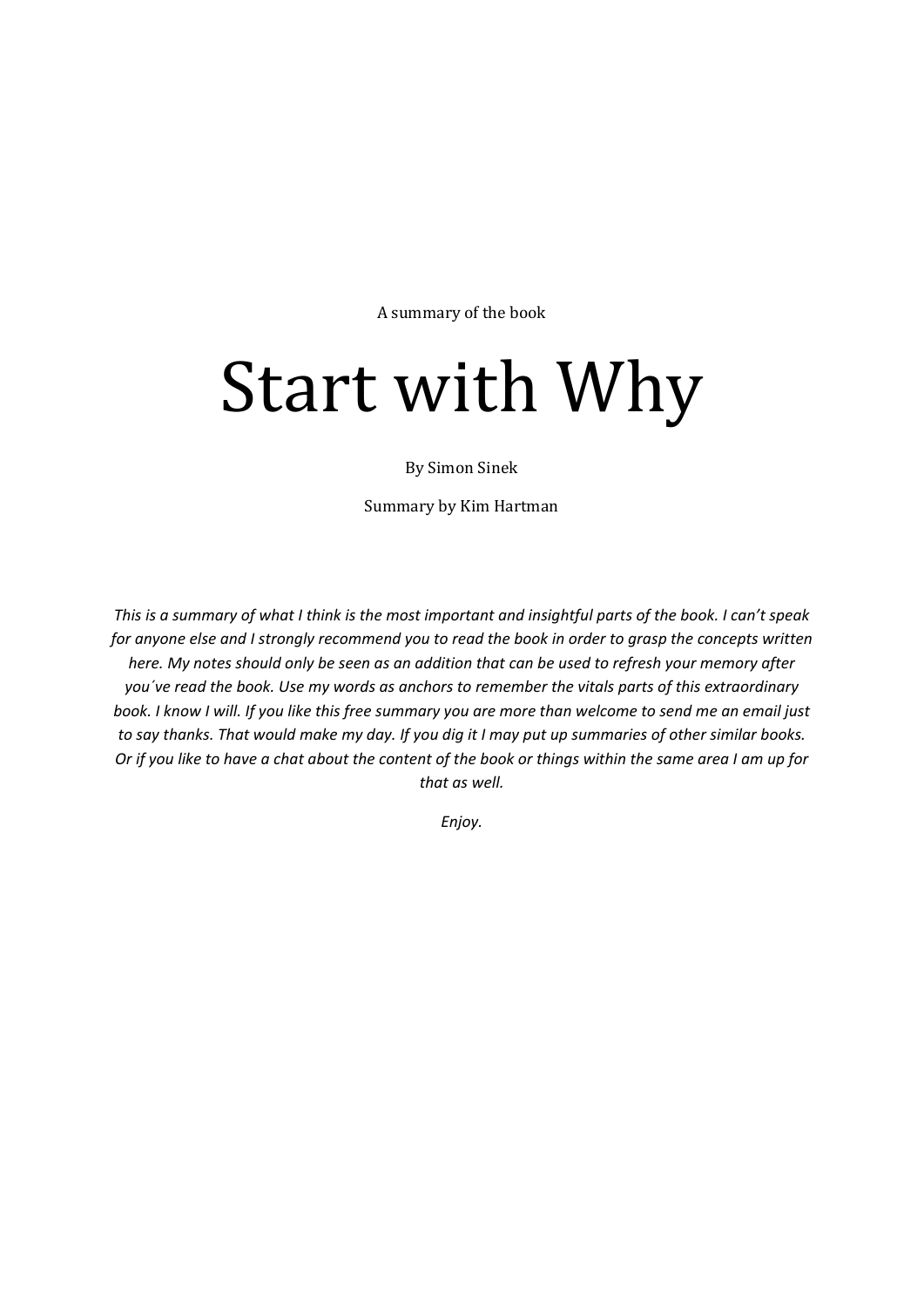

# Content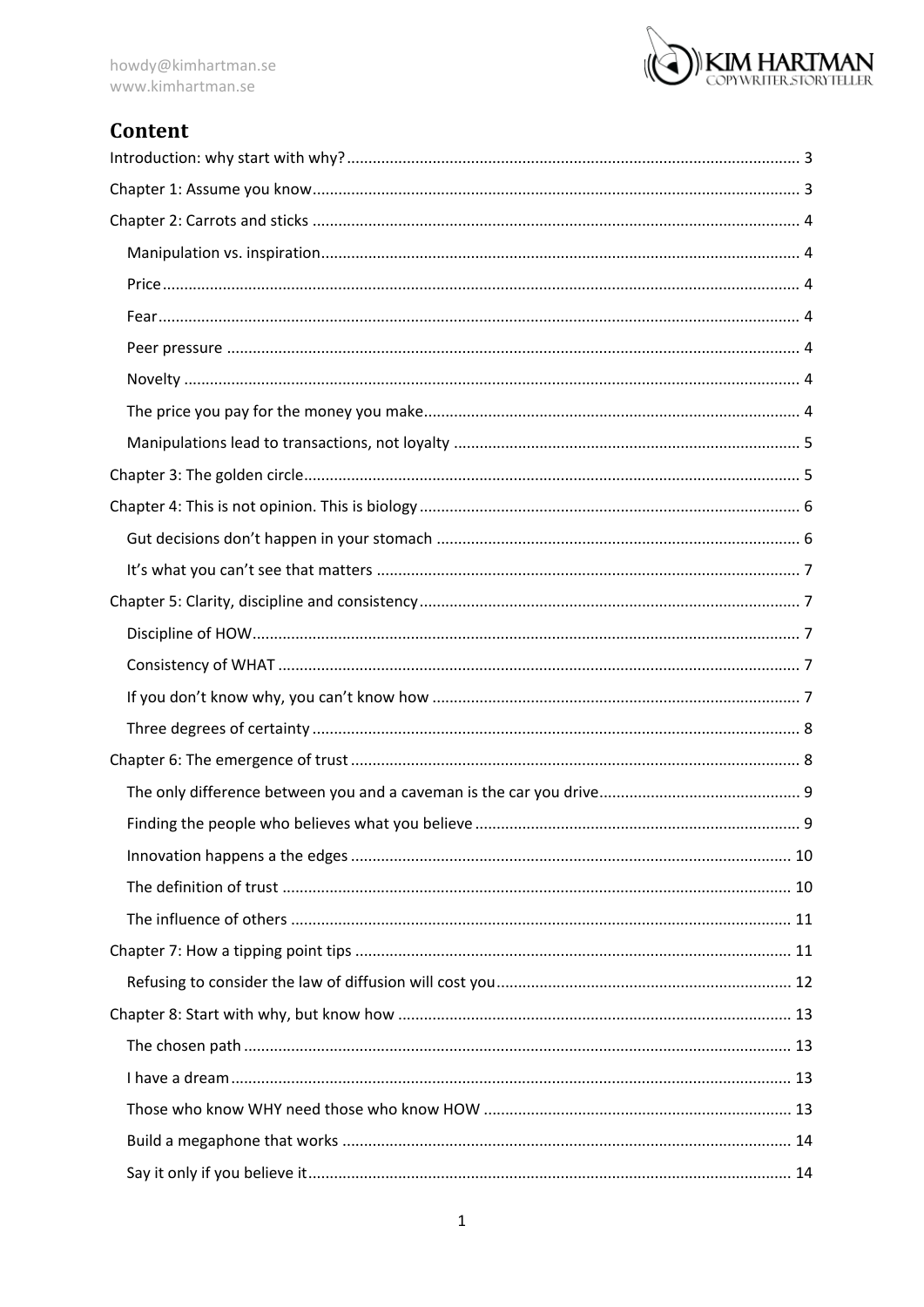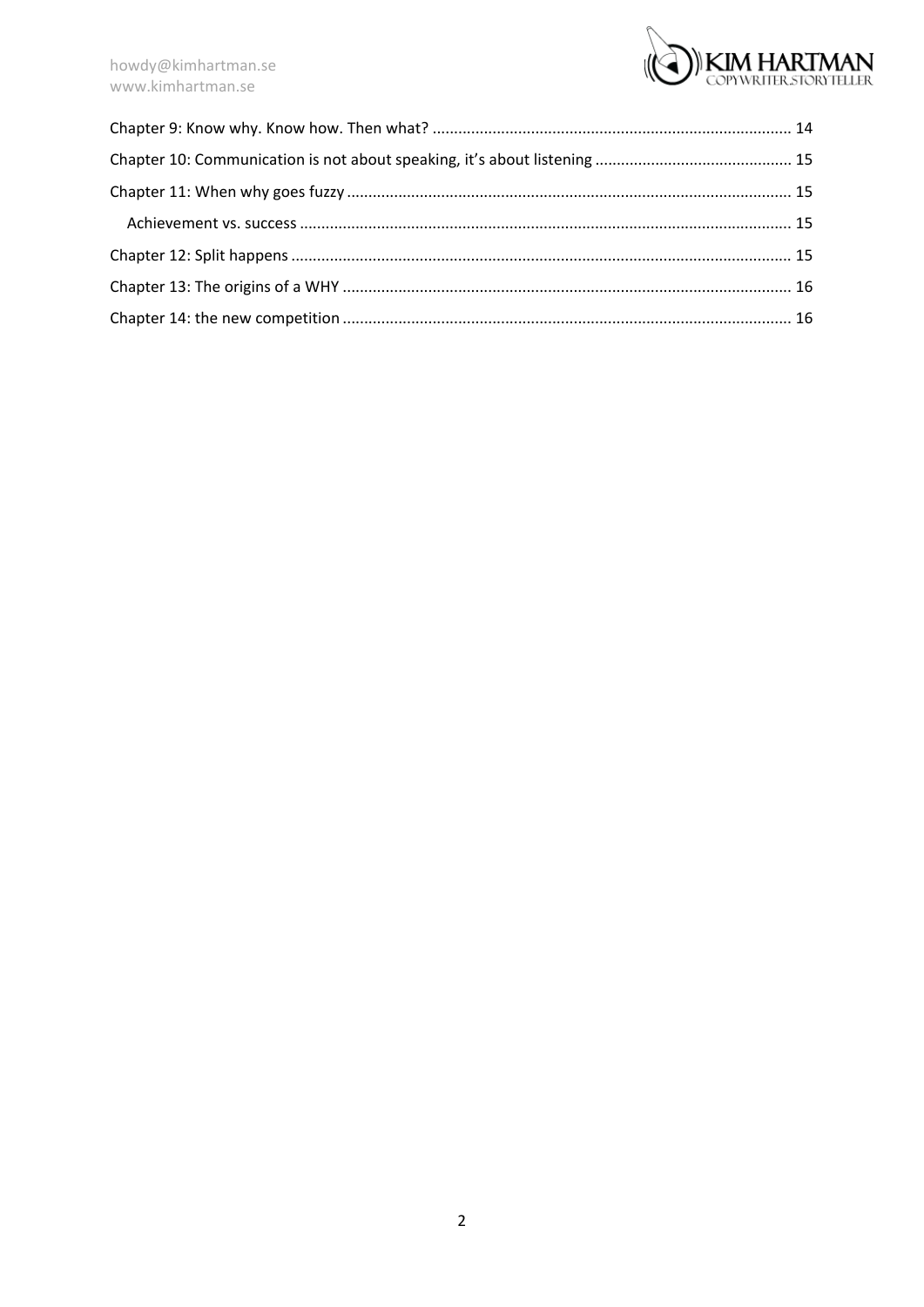

*"The more organizations and people who learn to start with WHY, the more people there will be who wake up being fulfilled by the work they do."*

## <span id="page-3-0"></span>**Introduction: why start with why?**

The ability to motivate people is, in itself, not difficult. It is usually tied to some external factor. Great leaders, in contrast are able to inspire people to act. Those who are able to inspire give people a sense of purpose or belonging that has little to do with any external incentive or benefit to be gained. Those who truly lead are able to create a following of people who act not because they were swayed, but because they were inspired.

For those who are inspired, the motivation to act is deeply personal. They are less likely to be swayed by incentives. Those who are inspired are willing to pay a premium or endure inconvenience, even personal suffering. Those who are able to inspire will create a following of people – supporters, voters, customers, workers – who act for the good of the whole not because they have to, but because they want to.

People who love going to work are more productive and creative. They go home happier and have happier families. They treat their colleagues and clients and customers better. Inspired employees make for stronger companies and stronger economies.

## <span id="page-3-1"></span>**Chapter 1: Assume you know**

We make assumptions about the world around us based on sometimes incomplete or false information – we make decisions based on what we think we know. Do we really know why some organizations succeed and why others don´t, or do we just assume?

If things don't go as expected, it's probably because we've missed one. More data, however, doesn't always help. There are other factors that must be considered, factors that exist outside of our rational, analytical, information-hungry brains.

#### **Example – the Japanese automaker**

An American executive went to see a Japanese car assembly line. At the end of the line, the doors were put on the hinges, the same as in America. But one step was missing in Japan. In America, workers would take rubber mallets and tap the edges of the door to ensure that it fit perfectly.

#### *"We make sure it fits when we design it".*

The Japanese didn't examine the problem and accumulate data to figure out the best solution – they engineered the outcome they wanted from the beginning. If they didn't achieve their desired outcome, they understood it was because of a decision they made at the start of the process. What the American automakers did with their rubber mallets is a metaphor for how many people and organizations lead.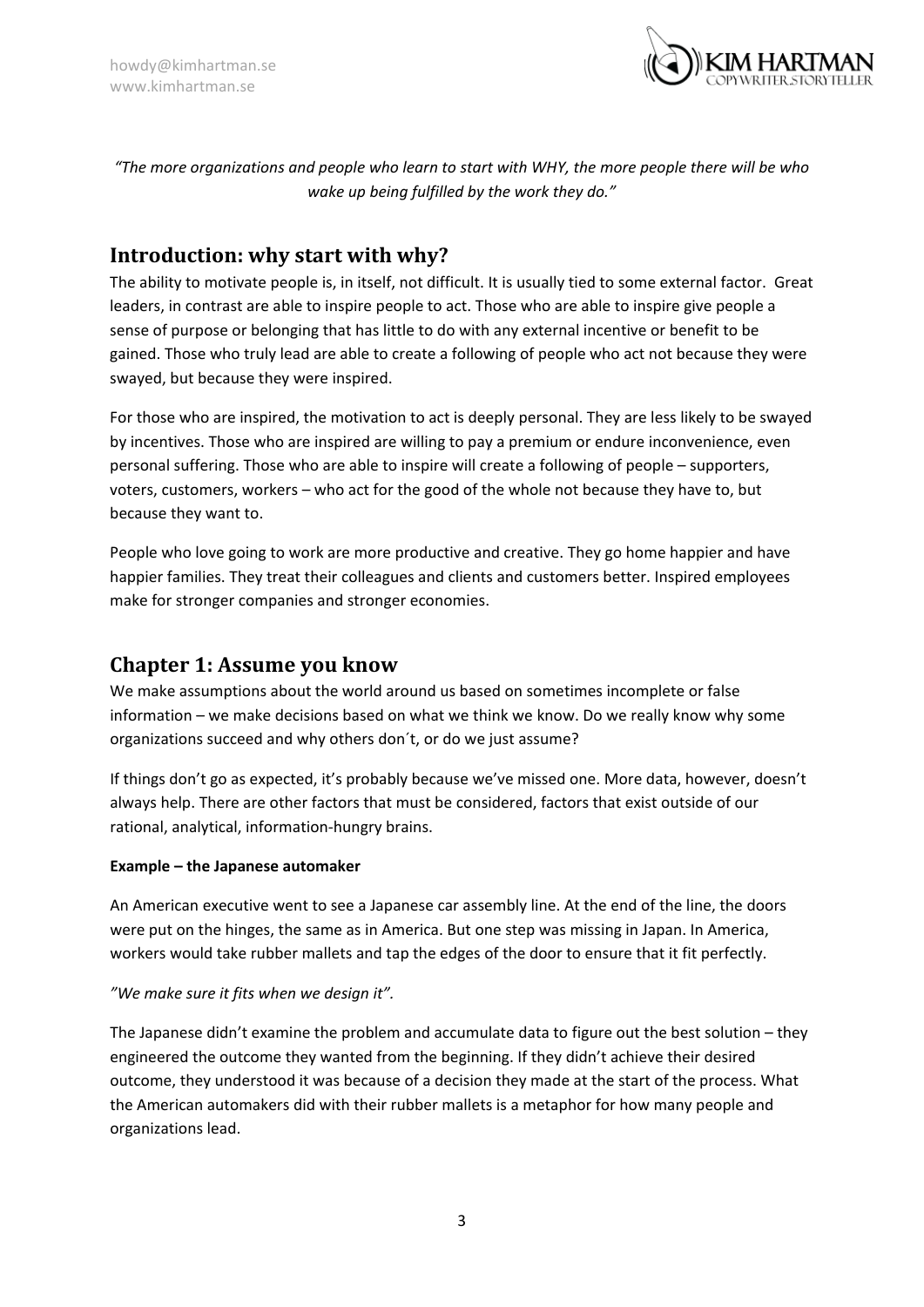

There are those who decide to manipulate the door to fit to achieve the desired result and there are those who start from somewhere very different. Though both courses of action may yield similar short-term results, it is what we can't see that makes long-term success more predictable for only one. The one that understood why the doors need to fit by design and not by default.

# <span id="page-4-0"></span>**Chapter 2: Carrots and sticks**

## <span id="page-4-1"></span>**Manipulation vs. inspiration**

There are only two ways of influence human behavior: you can manipulate it or you can inspire it.

Typical manipulations include dropping the price, running a promotion, using fear, peer pressure etc. when companies do not have a clear sense of why their customers are their customers, they tend to rely on a disproponiate number of manipulations to get what they need.

## <span id="page-4-2"></span>**Price**

For the seller, selling based on price is like heroin. The short-term gain is fantastic, but the more you do it, the harder it becomes to kick the habit. Once buyers get used to paying a lower-than-average price for a product or service, it is very hard to get them to pay more.

#### <span id="page-4-3"></span>**Fear**

Fear, real or perceived, is arguably the most powerful manipulation.

## <span id="page-4-4"></span>**Peer pressure**

When marketers report that a majority of a population or a group of experts prefers their product over another, they are attempting to sway the buyer to believing that whatever they are selling is better. Peer pressure works not because the majority or the experts are always right, but because we fear that we may be wrong.

## <span id="page-4-5"></span>**Novelty**

Real innovation changes the course of industries or even societies, like the light bulb, the microwave and iTunes. Adding a camera to a mobile phone is not an innovation – a great feature, but not industry altering.

Novelty can drive sales but the impact does not last. If a company adds too many novel ideas too often, it can have a similar impact on the product or category as the price game. In an attempt to differentiate with more features, the product start to look and feel more like commodities and, like price, the need to add yet another product to the line of compensate for the commodization ends in a downward spiral.

## <span id="page-4-6"></span>**The price you pay for the money you make**

Manipulations don't breed loyalty, although they can drive sales. Over time, they cost more and more. And they increase the stress for both buyer and seller.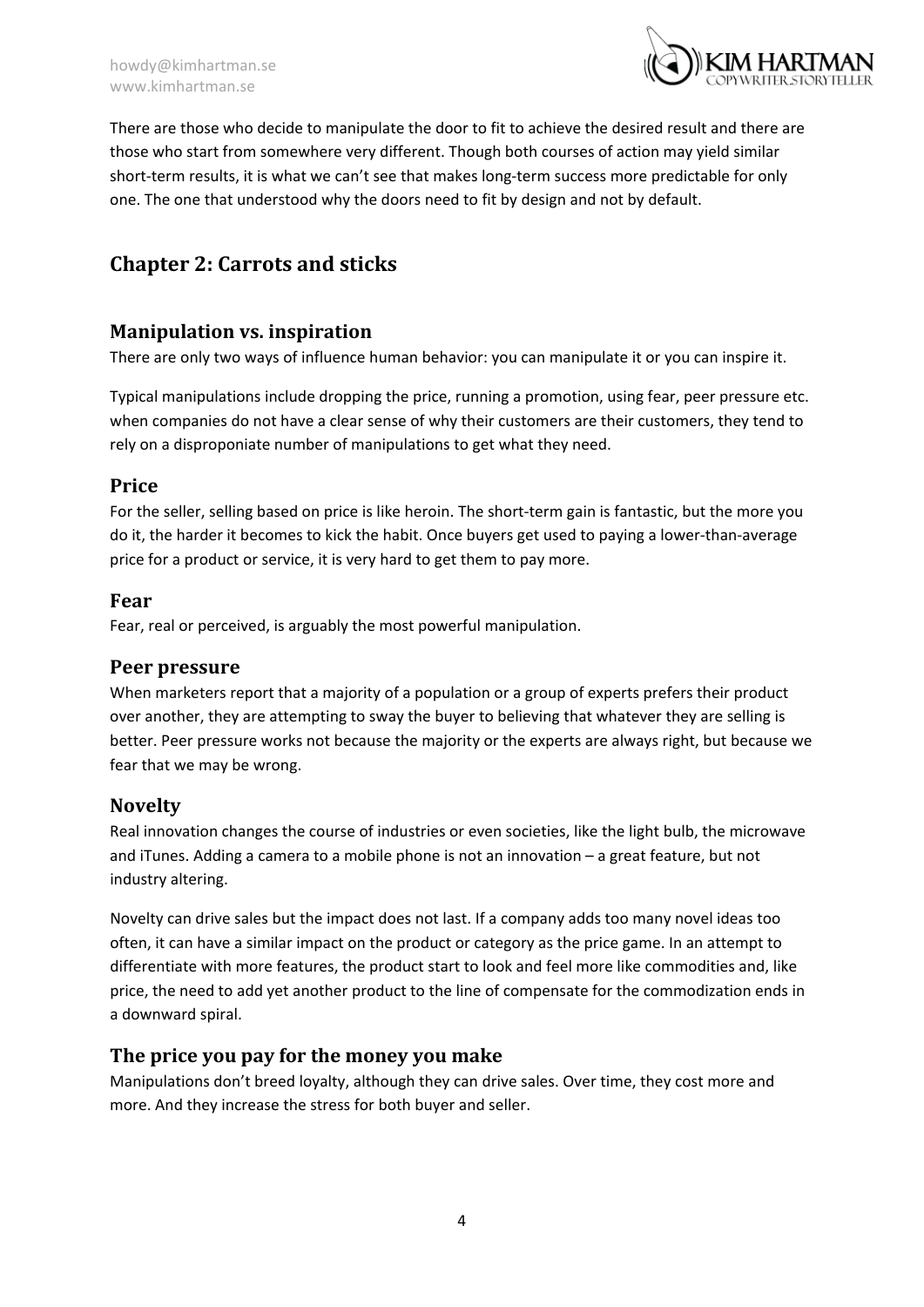

Repeat business is when people do business with you multiple times. Loyalty is when people are willing to turn down a better product or better price to continue doing business with you. Loyal customers often don´t even bother to research the competition.

Addicted to the short term results, business today has largely become a series of quick fixes added on one after another.

## <span id="page-5-0"></span>**Manipulations lead to transactions, not loyalty**

For transactions that occur an average of once, carrots and sticks are the best way to elicit the desired behavior. Manipulations are perfectly valid strategy for driving a transaction.

It is the feeling of "we´re in this together" shared between customer and company that defines great leaders.

# <span id="page-5-1"></span>**Chapter 3: The golden circle**

The golden circle finds order and predictability in human behavior. Put simply, it helps us understand why we do what we do.

**WHAT**: every single company on the planet knows what they do.

**HOW**: are often given to explain how something is different or better, like USP or value proposition.

**WHY**: very few people can clearly articulate why they do what they do – what is your purpose, cause or belief? When most companies and people think, act or communicate they do so from the outside in, from WHAT to WHY.

#### *Apple if they were like everyone else:*

*We make great computers. They are beautiful designed, simple to use and user-friendly. Want to buy one?*

#### *How Apple actually communicate:*

*Everything we do, we believe in challenging the status quo. We believe in thinking differently. The way we challenge the status quo is by making our products beautifully designed, simple to use and user-friendly. And we happen to make great computers. Want to buy one?*

Apple simply doesn't reverse the order of information, their message starts with WHY, a purpose, cause or belief that has nothing to do with WHAT they do. What they do – the products that they make, from computers to small electronics – no longer serves as the reason to buy, they serve as the tangible proof of their cause. People don't buy what you do, they buy why you do it.

Organizations use the tangible features and benefits to build a rational argument for why their company, product or idea is better than another. Companies try to sell us WHAT they do, but we buy WHY they do it. When communicating from the inside and out, the WHY is offered as the reason to buy and the WHAT serve as the tangible proof of that belief.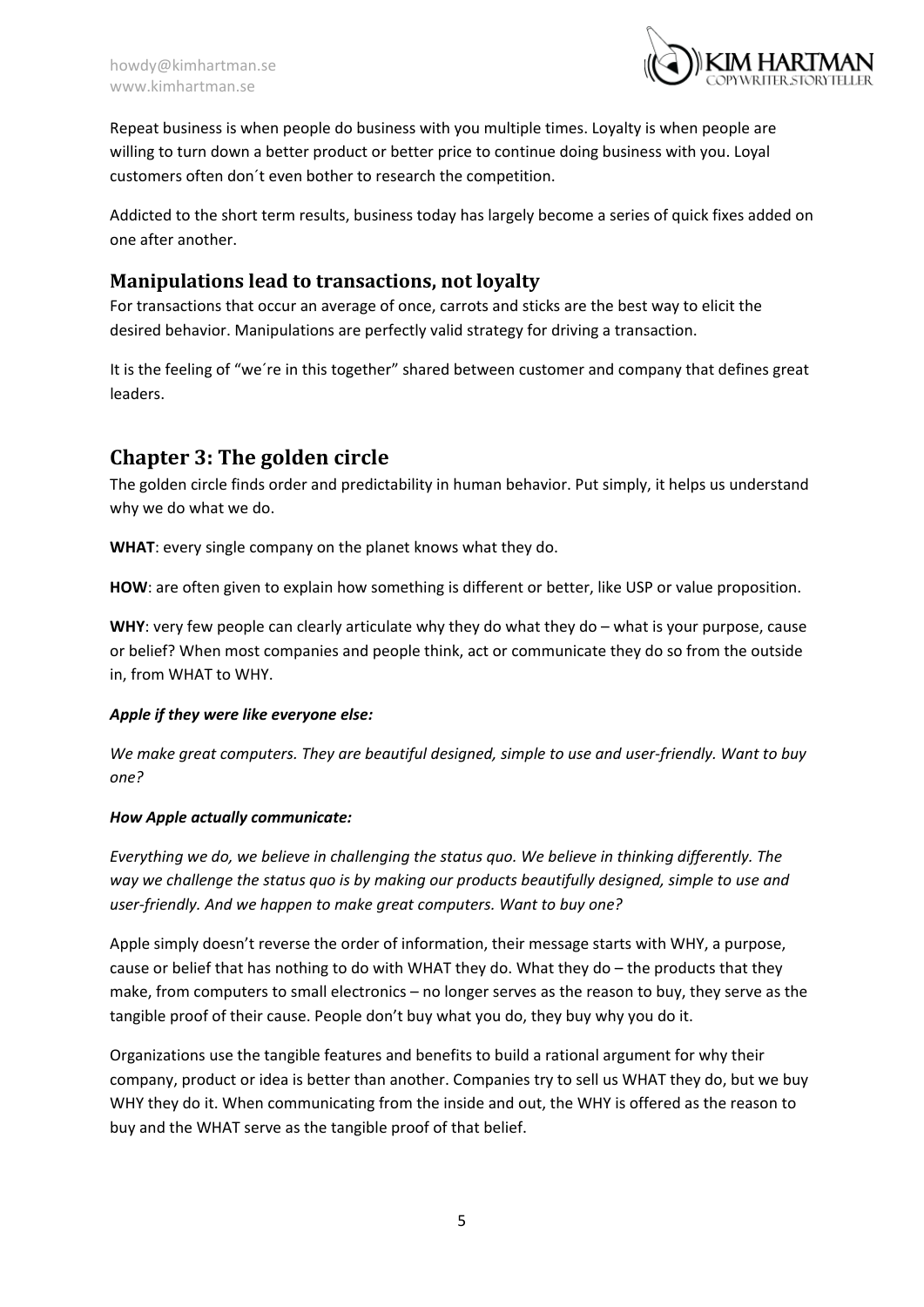

Consumers and investor are completely at ease with Apple offering so many different products in so many categories. It's not WHAT Apple does that distinguishes them. It is WHY they do it. Their products give life to their cause and everything they do works to demonstrate their WHY.

Apples competitors lost their cause, they turned from companies with a cause into a company that sold products. And when that happens, price, quality, service and features become the primary currency to motivate a purchase decision. At that point a company and its products have become commodities.

A company doesn't have to have the best product, they just need to be good or very good. Better or best is a relative comparison. Without first understanding of WHY, the comparison itself is of no value on the decision maker.

Macs are, in practice, only better for those who believe what Apples believe. Those people who share Apple´s WHY believe they their products are objectively better.

If a customer feels inspired rather than manipulated to buy a product, they will be able to verbalize the reasons why they think what they bought is better.

It is the cause that is represented by the company, brand, product or person that inspires loyalty.

Instead of asking "WHAT should we do to compete?" the questions must be asked, "WHY did we start doing WHAT we´re doing in the first place, and WHAT can we do to bring our cause to life considering all the technologies and market opportunities available today?"

# <span id="page-6-0"></span>**Chapter 4: This is not opinion. This is biology**

Our need to belong is not rational, but it is a constant that exists across all people in all cultures. It is a feeling we get when those around us share our values and beliefs. When we feel like we belong we feel connected and we feel safe. As humans we crave the feeling and we seek it out. No matter where we go, we trust those with whom we are able to perceive common values or beliefs.

We want to be around people and companies who are like us and share our beliefs. When a company clearly communicates their WHY and we believe what they believe, then we will sometimes go to extraordinary lengths to include those products or brands in our lives. This is not because they are better, but because markers or symbols of the values and beliefs we hold dear.

We are drawn to leaders and organizations that are good at communicating what they believe.

## <span id="page-6-1"></span>**Gut decisions don't happen in your stomach**

When a decision feels right, we have a hard time explaining why we did what we did. Decisionmaking and the ability to explain those decisions exist in different parts of the brain. This is the famous gut decision, and it happens in the limbic brain. The reason gut decisions feel right is because the limbic brain also controls our feelings. His limbic brain is smart and often knows the right thing to do. It is our inability to verbalize the reasons that may cause us to doubt ourselves or trust the empirical evidence when our gut tells us not to.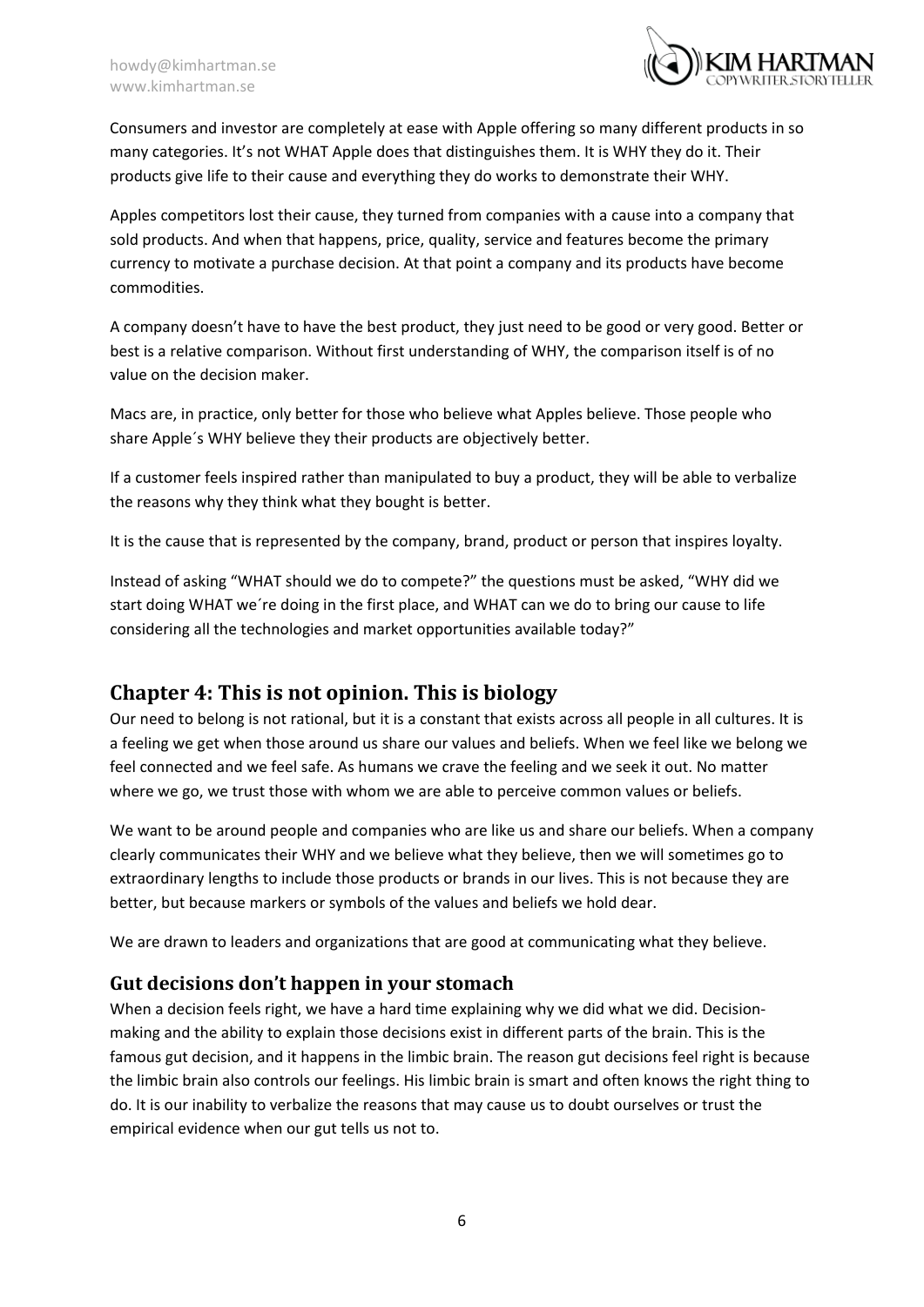

Henry Ford: if I had asked people what they wanted, they would have said a faster horse. This is the genius of great leadership. Great leaders and organizations are good at seeing what most of us can't see. They are good at giving us things we should never think of asking for.

Great leaders are those who trust their gut. They are those who understand the art before science they win hearts before minds. They are the ones who start with WHY.

## <span id="page-7-0"></span>**It's what you can't see that matters**

Products with a clear sense of WHY give people a way to tell the outside world who they are and what they believe. If a company does not have a clear sense of WHY then it is impossible for the outside world to perceive anything more than WHAT the company does. And when that happens, manipulations that rely on price, features, service or quality become the primary currency of differentiation.

# <span id="page-7-1"></span>**Chapter 5: Clarity, discipline and consistency**

When manipulations thrive, uncertainty increases for buyers, instability increases for sellers and stress increases for all.

# <span id="page-7-2"></span>**Discipline of HOW**

HOW are your values or principles that guide how to bring your cause to life. HOW we do things manifests in the systems and processes within an organization and the culture. For values or principles to be truly effective they have to be verbs. It's not "integrity", its "always do the right thing"; not "innovation", but "look at the problem from a different angle". Articulating our values as verbs gives us a clear idea; we have a clear idea of how to act in any situation.

## <span id="page-7-3"></span>**Consistency of WHAT**

Everything you say and everything you do have to prove what you believe. A WHY is just a belief. HOWs are the actions you take to realize that belief. And WHATs are the results of those actions – everything you say and do.

With consistency people will see and hear, without a shadow of doubt, what you believe. The only way people will know what you believe is by things you say and do, and if you´re not consistent in the things you say and do, no one will know what you believe.

What authenticity means is that your golden circle is in balance. It means that everything you say and everything you do you actually believe. Only when that happens can the things you say and do be viewed as authentic. Being authentic is not a requirement for success, but it is if you want that success to be a lasting success. Authenticity is when you say and do the things you actually believe. Without a WHY, any attempt at authenticity will almost always be inauthentic.

## <span id="page-7-4"></span>**If you don't know why, you can't know how**

It I a false assumption that differentiation happens in HOW and WHAT you do. Simply offering a highquality product with more features or better services or a better price does not create difference. Doing so guarantees no success. Differentiation happens in WHY and HOW you do it.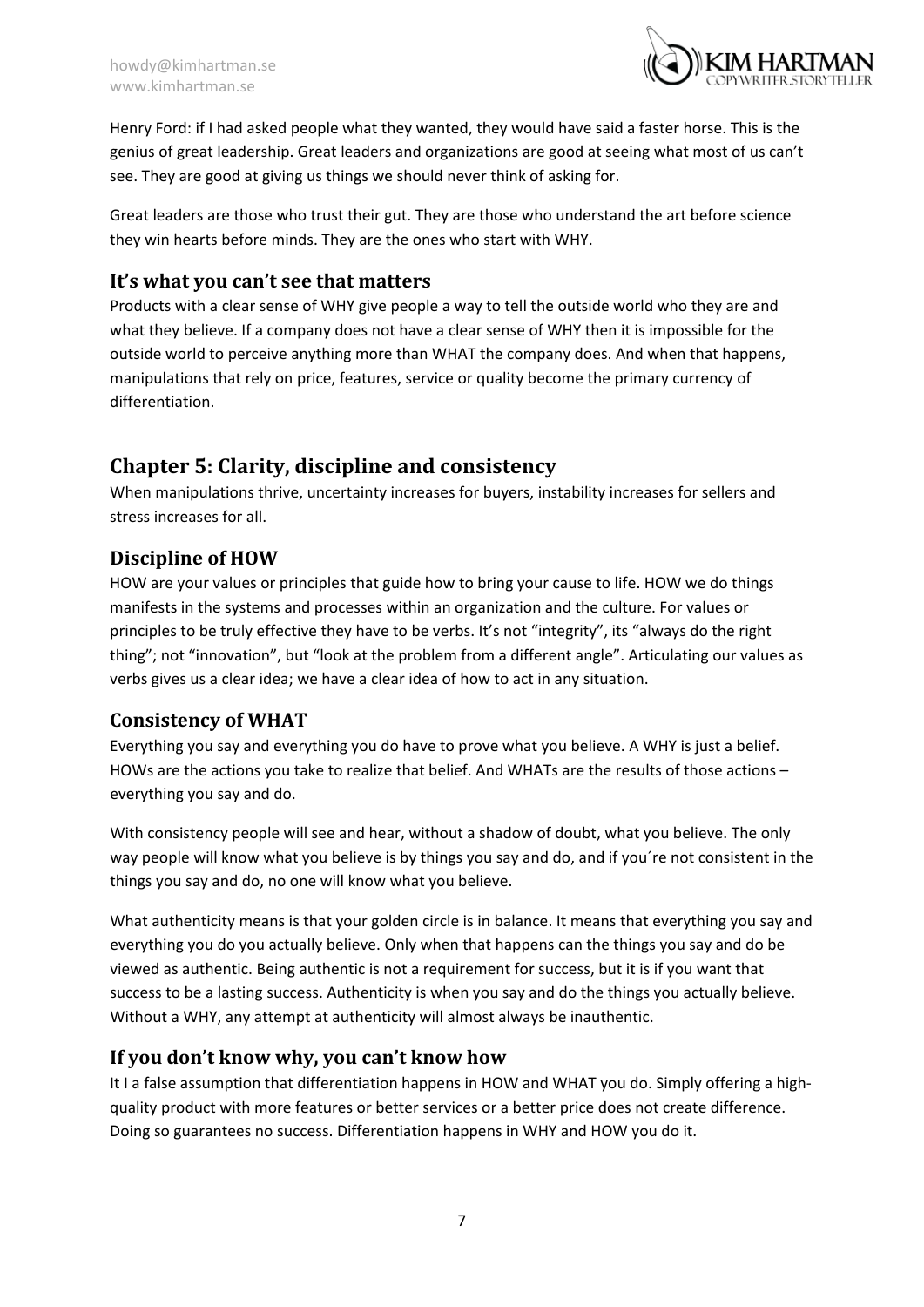

There are many ways to motivate people to do things, but loyalty comes from the ability to inspire people. Only when the WHY is clear and when people believe what you believe can a true relationship develop.

Manipulations and inspiration are similar, but not the same.

It is when that emotional feeling goes deeper than insecurity or dreams that the emotional reaction aligns with how we view ourselves. It is at that point that behavior moves from being motivated to inspired. When we are inspired, the decisions we make have more to do with who we are and less to do with the companies or products were buying.

When our decisions feel right, we are willing to pay a premium or suffer an inconvenience for those products. Price, quality, features and service are important, but they are the cost of entry in business today.

#### *Loyalty, real emotional value, exists in the brain of the buyer, not the seller.*

If your WHYs and their WHY correspond, then they will see your products and services as tangible ways to prove what they believe. When WHY, HOW & WHAT are in balance, authenticity is achieved and the buyer feels fulfilled. Without WHY, the buyer is easily motivated by aspiration or fear.

The golden circle provides a way to communicate consistent with how individuals receive information. For this reason and organization must be clear about its purpose, cause or belief and make sure that everything they say and do is consistent with and authentic to that belief. If the levels of the golden circle are in balance, all those who share the organizations view of the world will be drawn to it and its products like a moth to a light bulb.

#### <span id="page-8-0"></span>**Three degrees of certainty**

When we can only point to tangible elements or rational measurements, the highest level of confidence we can give is: I think this is the right decision.

When we make gut decisions, the highest level of confidence we can offer is: the decision feels right, even if it flies in the face of all the facts and figures.

The ability to put a WHY into words provides the emotional context for decisions. When you know your WHY, the highest level of confidence you can offer is: I know its right. When you know the decision is right, not only does it feel right, but you can also rationalize it and easily put it into words.

The goal of business should not be to do business with anyone who simply wants what you have. It should be to focus on the people who believe what you believe.

## <span id="page-8-1"></span>**Chapter 6: The emergence of trust**

Trust is not a checklist. Fulfilling all your responsibilities does not create trust. Trust is a feeling, not a rational experience.

Trust begins to emerge when we have a sense that another person or organization is driven by other things than their own self-gain. With trust comes a sense of value – real value, not just value equated with money. Value, by definition, is the transference of trust. You have to earn trust by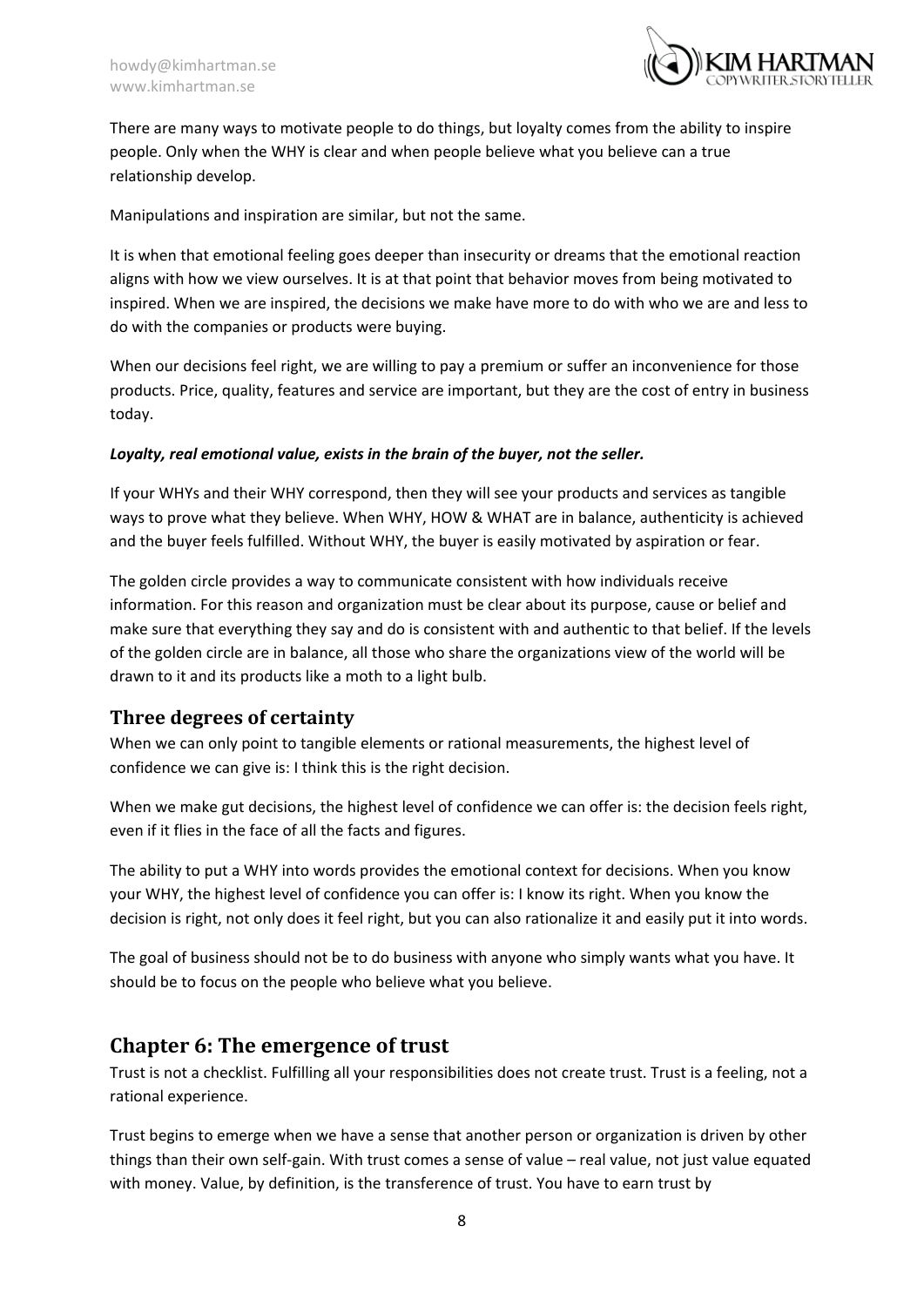

communicating and demonstrating that you share the same values and beliefs. You have to talk about your WHY and prove it with WHAT you do. WHY is just a belief, HOWs are the actions we take to realize that belief, and WHATs are the results of those actions. When all three are in balance, trust is built and value is perceived.

Leading is not the same as being the leader. Being a leader means you hold the highest rank. Leading, however, means that others willingly follow you – not because they have to, not because they are paid to, but because they want to.

Those who trust work hard because they feel like they are working for something bigger than themselves.

Beyond the structure and systems a company is nothing more than a collection of people.

People live their life to win. The only variation is the score we use. For some its money, for others its fame or awards.

The drive to win is not, per se, a bad thing. Problems arise when the metrics become the only measure of success, when what you achieve is no longer tied to WHY you set out to achieve it in the first place.

## <span id="page-9-0"></span>**The only difference between you and a caveman is the car you drive**

We've succeeded as a species because of our ability to form cultures. Cultures are groups of people who come together around a common set of values and beliefs. When we share values and beliefs with others, we form trust.

We're friends with people who see the world the way we see it, who share our views and our belief set.

We do better in places that reflect our own values and beliefs. A company is a culture, a group of people brought together around a common set of values and beliefs.

The goal is not to hire people who simply have a skill set you need, the goal is to hire people who believes what you believe.

## <span id="page-9-1"></span>**Finding the people who believes what you believe**

When employees belong, they will guarantee your success. And they won't be working hard and looking for innovative solution for you, they will be doing it for themselves.

The goal is to hire those who are passionate for your WHY, your purpose, cause or belief, and who have the attitude that fits your culture. Once that is established, only then should their skill set and experience be evaluated.

Great companies do not hire skilled people and motivate them; they hire already motivated people and inspire them. People are either motivated or they are not. Unless you give motivated people something to believe in, something bigger than their job to work toward they will motivate themselves to find a new job and you´ll be stuck with whosever left.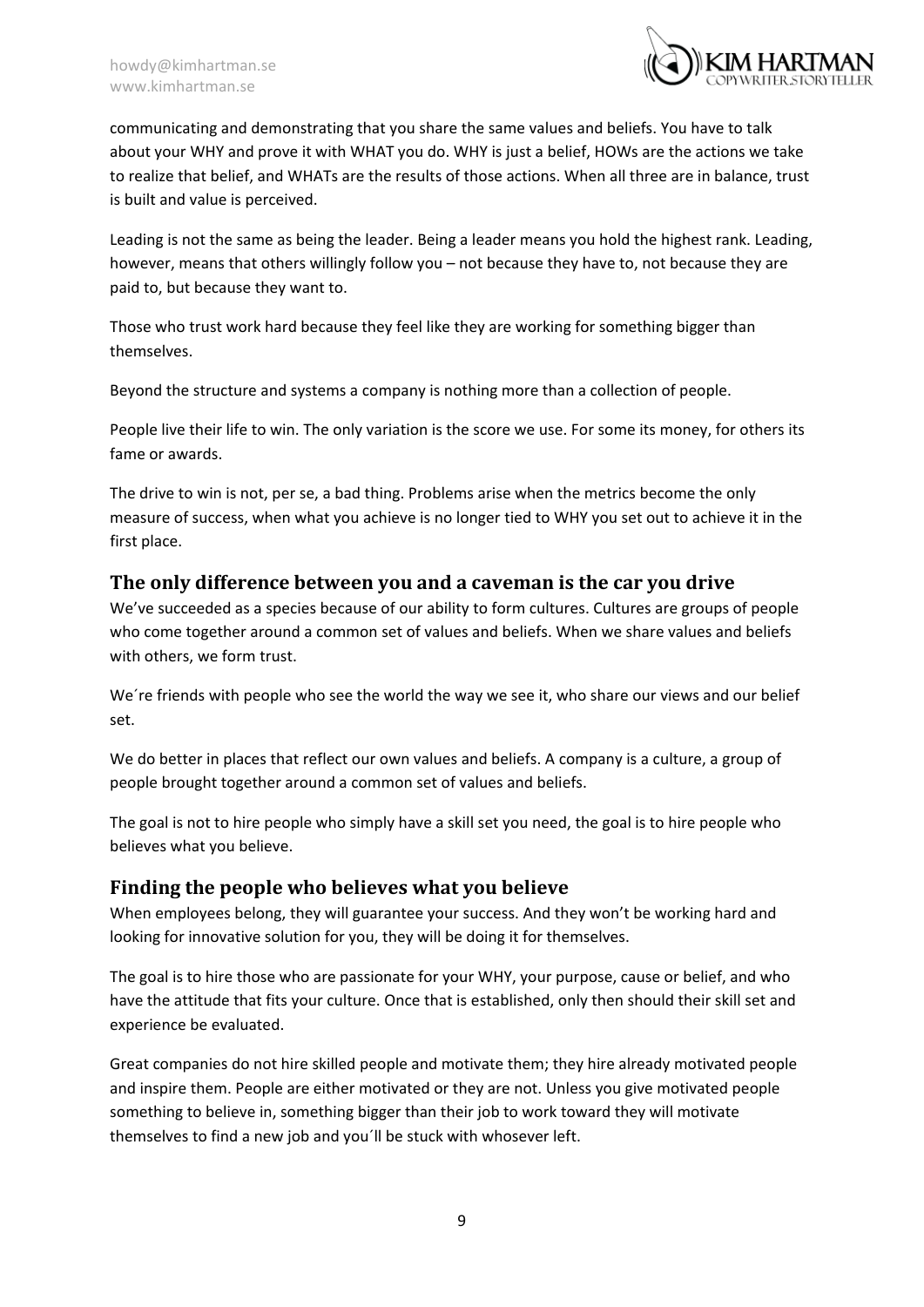

Companies with a strong sense of WHY are able to inspire their employees. Those employees are more productive and innovative, and the feeling they bring to work attracts other people eager to work there as well.

When people inside the company know WHY they come to work, people outside the company are vastly more likely to understand WHY the company is special.

## <span id="page-10-0"></span>**Innovation happens a the edges**

Paying someone a lot of money and asking them to come up with great ideas ensures very little. However, pulling together a team of likeminded people and giving them a cause to pursue ensures a greater sense of teamwork and camaraderie.

The role of a leader is not to come up with all the great ideas. The role of a leader is to create an environment in which great ideas can happen.

Companies that define themselves by WHAT they do instead of WHY they do it instruct their people to be innovative around a product or service. "Make it better", they are instructed. Those who work for Apple´s competitors, companies that have defined themselves as "computer manufacturers", come to work to develop "more innovative" computers. The best they can do is add more RAM or small features that probably to will change the course of an industry.

Apple does not have a lock on good ideas; there are smart, innovative thinkers at most companies. But great companies give their people a purpose or challenge around which to develop ideas rather than simply instruct them to make a better mousetrap.

Companies with a clear sense of WHY tend to ignore their competition, whereas those with a fuzzy sense of WHY are obsessed with what others are doing. People who come to work with a clear sense of WHY are less prone to giving up after a few failures because they understand the higher cause.

Edison: "I didn't find a way to make a light bulb, I found a thousand ways how not to make one".

## <span id="page-10-1"></span>**The definition of trust**

Only when individuals can trust the culture or organization will they take personal risks in order to advance that culture or organization as a whole.

Great organizations become great because the people inside the organization feel protected. The strong sense of culture creates a sense of belonging and acts like a net. People come to work knowing that their bosses, colleagues and the organization as a whole will look out for them. This results in reciprocal behavior. Individual decisions, efforts and behavior that support, benefit and protect the long-term interest of the organization as a whole.

Only with mutual trust can an organization become great. Trust comes from being a part of a culture or organization with a common set of values and beliefs. Trust is maintained when the values and benefits are actively managed.

An organization must work actively to remind everyone WHY the company exists. WHY it was founded in the first place. What it believes.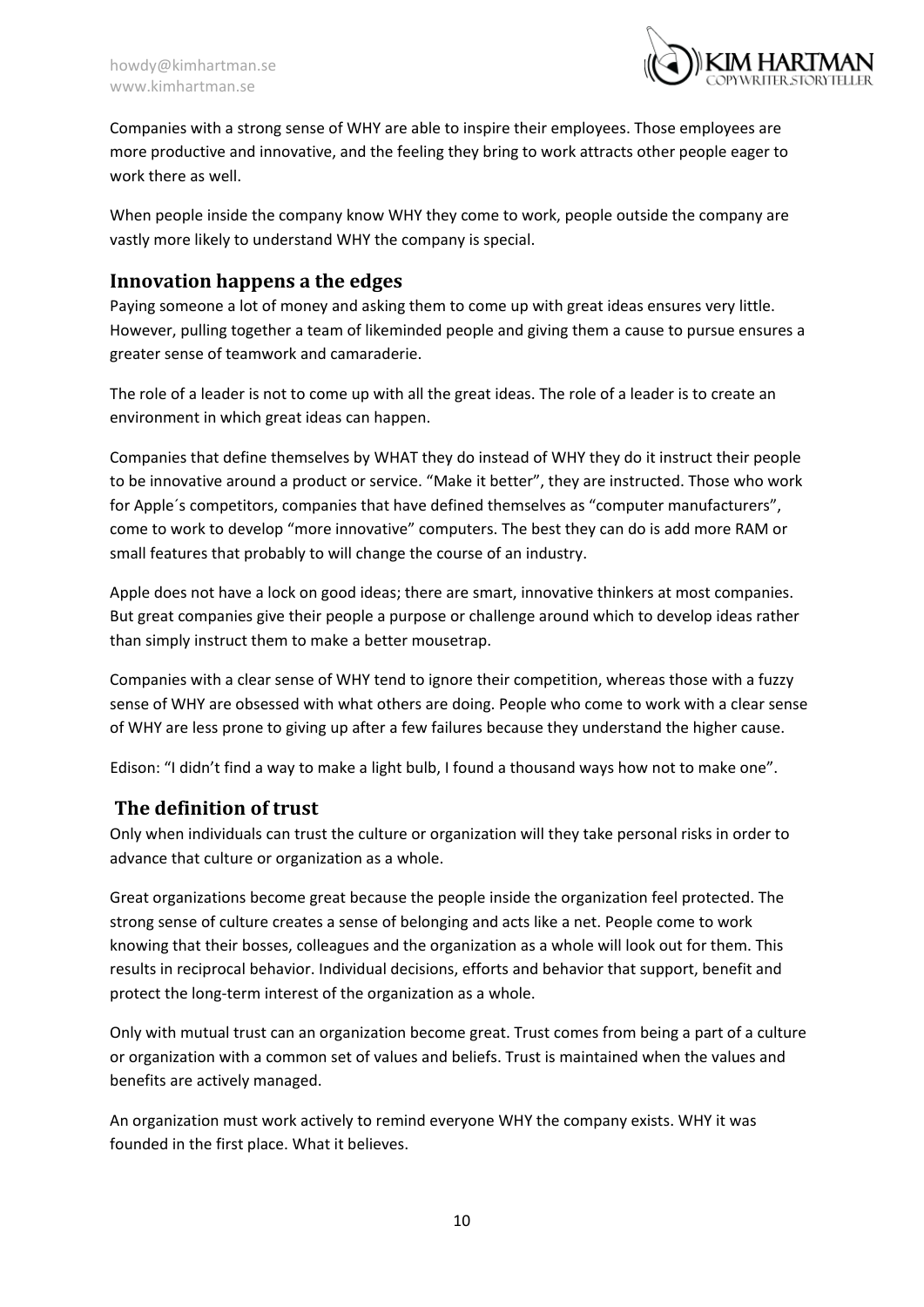

Passion comes from feeling like you are a part of something that you believe in, something bigger than yourself.

## <span id="page-11-0"></span>**The influence of others**

We are more likely to trust those who share our values and beliefs. When we believe someone has our best interest in mind because it is in their benefit to do so, the whole group benefits.

# <span id="page-11-1"></span>**Chapter 7: How a tipping point tips**

It's the difference between a fad and an idea that changes an industry or society forever.

Innovators pursue new products or ideas aggressively and are intrigued by any fundamental advance; being first is a central part of our lives.

Although quick to see the potential and willing to take risks to try new technologies or ideas, early adopters are not idea generators like the innovators. But both groups are similar in that they rely heavily on their intuition. They trust their gut. Early adopters, like innovators but to a lesser degree, are willing to pay a premium or suffer some level of inconvenience to own a product or espouse an idea that feels right. Their willingness to suffer an inconvenience or pay a premium had less to do with how great the product was and more to do with their own sense of who they are. They wanted to be first.

The early and late majority are more practical-minded. For them, rational factors matter more. The farther right you go on the curve, the more you will encounter the clients and customers who may need what you have, but don't necessarily believe what you believe. Everything usually boils down to price with them. They are rarely loyal and they rarely give referral.

It's near impossible to achieve if you point your marketing and resources to the middle of the bell. This is because the early majority will not try something until someone else has tried it.

Loyalty is when people are willing to suffer some inconvenience or pay a premium do business with you.

The goal of a business should not be to simply sell to anyone who wants what you have – the majority – but rather to find people who believe what you believe, the left side of the bell curve.

Their willingness to pay a premium to use your product or service says more about them than it does about you and your products.

Get enough of the people on the left side of the curve on your side and they encourage the rest to follow.

If you have the discipline to focus on the early adopters, the majority will come along eventually. But it must start with WHY.

You don't just want any influencer; you want someone who believes what you believe. Only then will they talk about you without any prompts or incentives. If they truly believe in what you believe and if they are truly on the left side of the curve they won't need to be incentivized; they'll do it because they want to.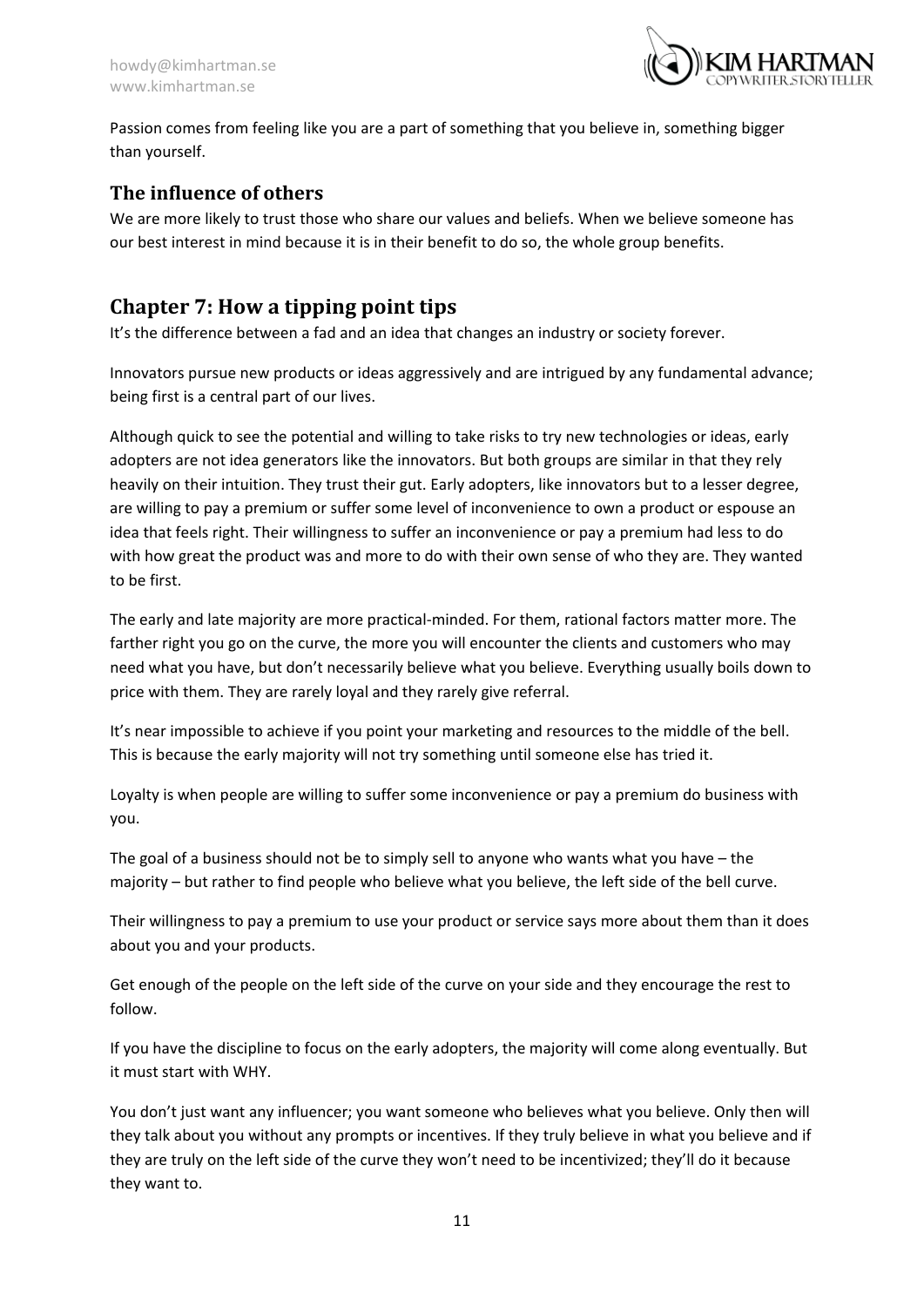

## <span id="page-12-0"></span>**Refusing to consider the law of diffusion will cost you**

TiVo example:

Attempted to appeal to the cynical majority by explaining WHAT the product did instead of stating WHY the company or the product existed in the first place. They attempted to convince with features and benefits:

*We've got a new product.*

*It pause live TV.*

*Skips commercial.*

*Rewinds live TV.*

*Memorizes your viewing habits and records shows on your behalf without your needing to see it.*

Tivo attempted to convince consumers to buy by telling them only WHAT the product did. Features and rational benefits. The practical-minded, technophobic mass markets response was predictable. " I don't understand it. I don't need it. I don't like it. You are scaring me".

What TiVo should have done is talked about what they believed. They should have talked about WHY the product was invented in the first place, and then ventured out to share their invention with the innovators and early adopters who believed what they believed.

Like this:

*If you're the kind of person who likes to have total control of every aspect of your life, boy do we have a product for you.*

*It pause live TV.*

*It skips commercials.*

*Rewinds live TV.*

*Memorizing your viewing habits and records shows on your behalf without you needing to see it.* 

In this version, all the features and rational benefits serve as a tangible proof of WHY his product exists in the first place.

When you start with WHY, those who believe what you believe are drawn to you for very personal reasons. It is those who share your values and beliefs, not the quality of your products that will cause the system to tip. Your role in the process is to be crystal clear about what purpose, cause or belief you exist to champion, and to show how your products and services help advance that cause.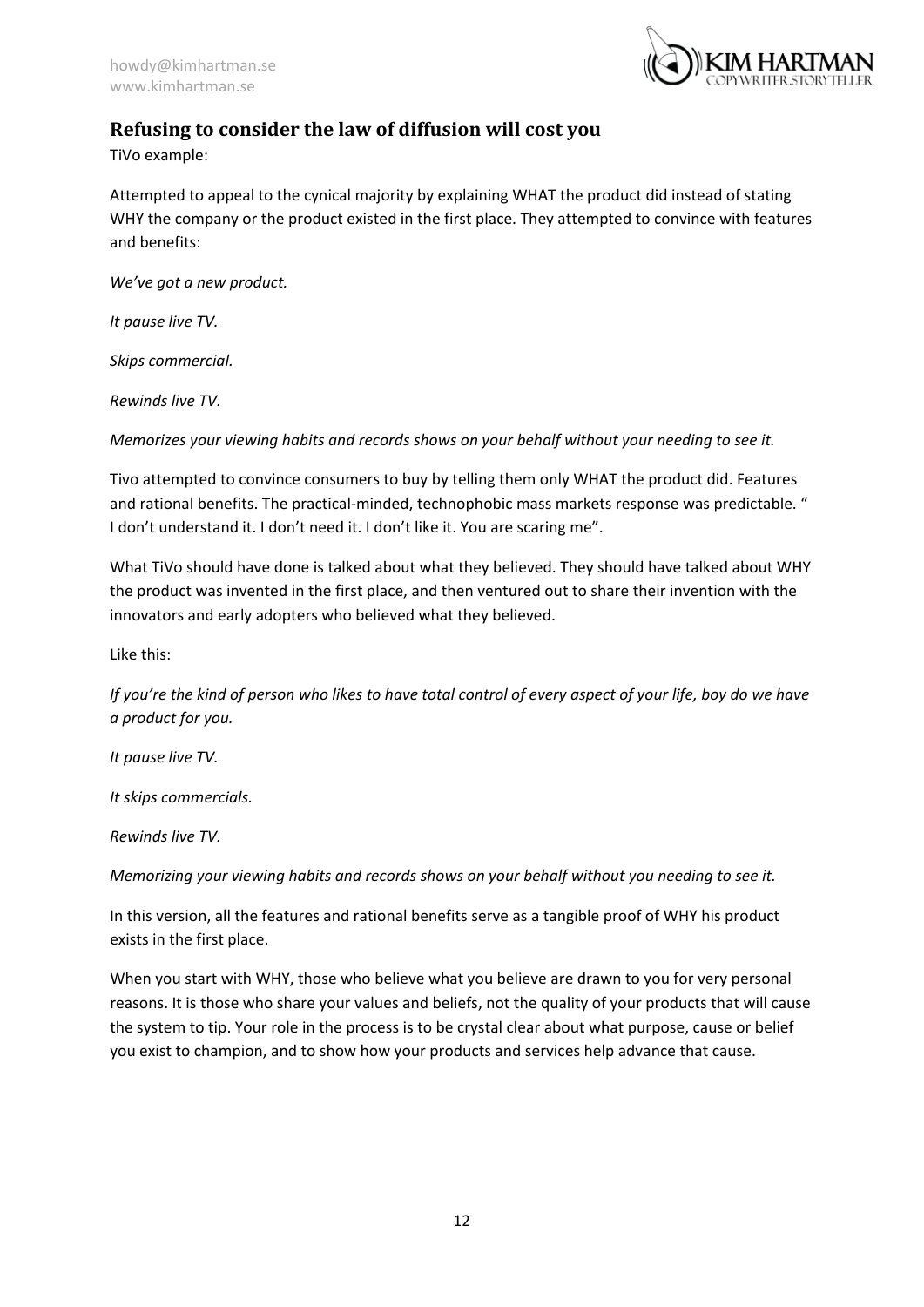

# <span id="page-13-0"></span>**Chapter 8: Start with why, but know how**

Energy motivates but charisma inspires. Energy is easy to see, measure and copy. All great leaders have charisma because all great leaders have clarity of WHY; an undying belief in a purpose or cause bigger than themselves.

Charisma has nothing to do with energy; it comes from a clarity of WHY. It comes from absolute conviction in an ideal bigger than oneself.

## <span id="page-13-1"></span>**The chosen path**

Regardless of WHAT we do in our lives, our WHY – our driving purpose, cause or belief – never changes. If our golden circle is in balance, WHAT we do is simply the tangible way we find to breathe life into that cause.

When a WHY is clear, those who share that belief will be drawn to it and maybe wants to take part in bringing it to life. If that clear belief is amplified it can have the power to rally even more believers to raise their hands and declare.

Inspiration only starts the process; you need something more to drive a movement.

#### <span id="page-13-2"></span>**I have a dream**

For every great leader, for every WHY-type there is an inspired HOW-type who takes the intangible cause and builds the infrastructure that can give it life. That infrastructure is what actually makes any measurable change or success possible.

The vision and charisma of the leader are enough to attract the innovators and the early adopters. Trusting their guts and intuition, these people will make the greatest sacrifices to help see the vision become a reality. With each success, with every tangible demonstration that the vision can in fact become more reality, the more practical-minded majority starts to take interest.

## <span id="page-13-3"></span>**Those who know WHY need those who know HOW**

The pessimists are usually right, but it is the optimists that change the world.

Most people in the world are HOW-types. Most people are quite functional in the real world and can do their jobs and do very well. Some may be very successful and even make millions of dollars, but they will never build billion dollar businesses or change the world. Without someone inspire by their vision and the knowledge to make it reality, most WHY-types end up as starving visionaries, people with all the answers but never accomplishing much themselves.

In order to alter the course of an industry requires a very special and rare partnership between one who knows WHY and those who know HOW. It is the partnership of the future and talent to get it done that makes an organization great.

The vision is a public statement of the founder's intent, WHY the company exists. It is literally the vision of a future that does not yet exist. The mission statement is a description of the route, the guiding principles – HOW the company intends to create hat future.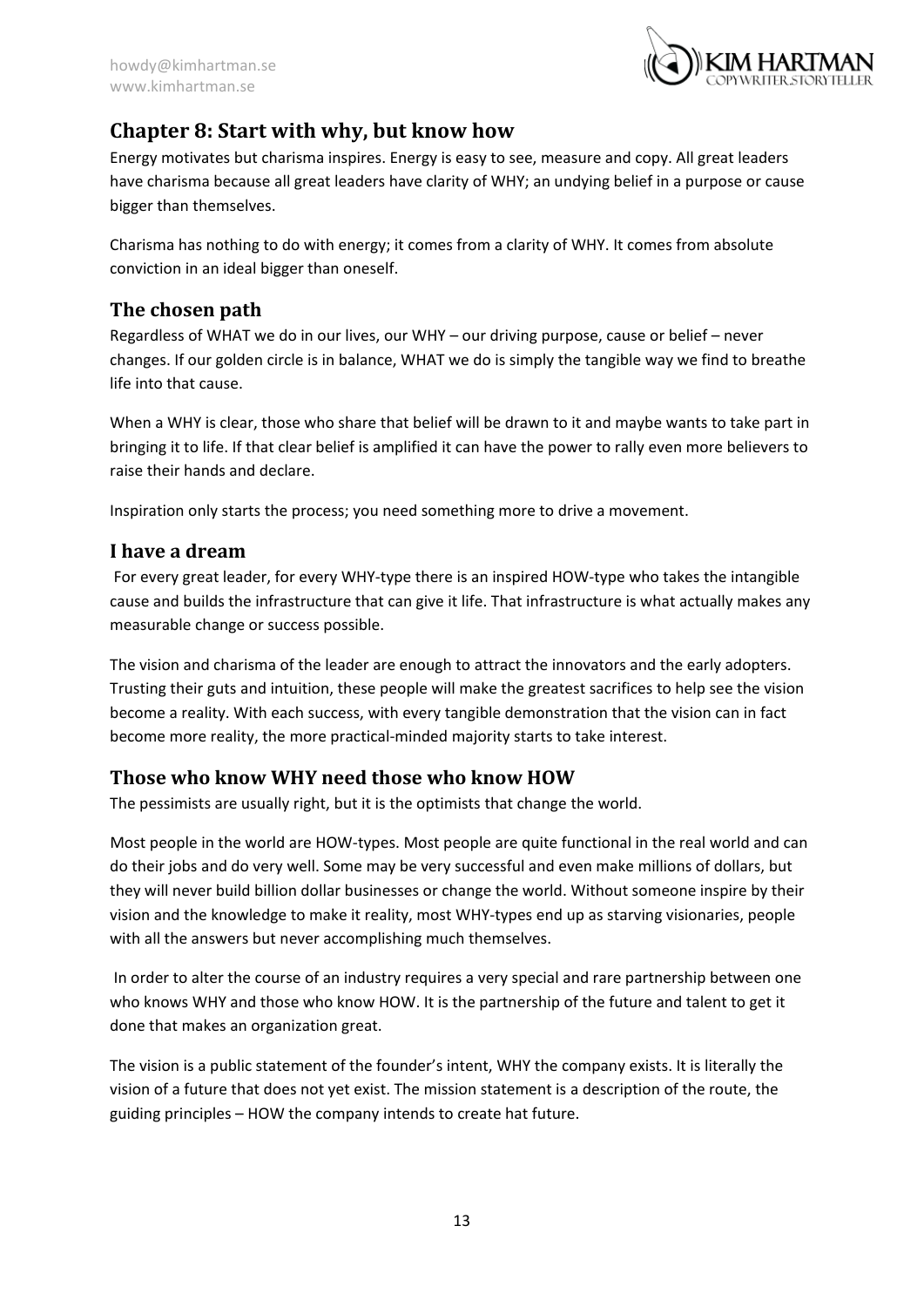

## <span id="page-14-0"></span>**Build a megaphone that works**

Volume is reasonably easy to achieve. All it takes is money or stunts. Money can pay to keep the message front and center. And publicity stunts are good at getting on the news. But neither plants seeds of loyalty.

For a message to have real impact, to affect behavior and seed loyalty, it needs more than publicity. It needs to publicize some higher purpose, cause or belief to which those with similar values and beliefs can relate.

Clarity of purpose, cause or belief is important, but it is equally important that people hear you. For a WHY to have the power to move people it must not only be clear, it must be amplified to reach enough people to tip the scale.

Without a clear message – what will you amplify?

## <span id="page-14-1"></span>**Say it only if you believe it**

Great organizations don't just drive profits, they lead people and they change the course of industries and sometimes our lives in the process.

When we don't know an organization WHY, we don't know what to expect, so we expect the minimum – price, quality, service, and features – the commodity stuff. But when we do have a sense for the WHY, we expect more.

# <span id="page-14-2"></span>**Chapter 9: Know why. Know how. Then what?**

When a company is small the founder has plenty of direct contact with the outside world. As it grows the leader's role changes. He will no longer be the loudest part of the megaphone; he will become the source of message that is to flow through the megaphone.

The WHY exits in the part of the brain that control feelings and decision-making but not language. WHATs exist in the part of the brain that controls rational thought and language.

The leader sitting at the top of the organization is the inspiration, the symbol of the reason we do what we do. They represent the emotional limbic brain. WHAT the company says and does represents the rational thought and language of the neocortex.

The struggle that so many companies have to differentiate or communicate their true value to the outside world is not a business problem, it's a biology problem. And just like a person struggling to put her emotions into word, we rely on metaphors, imagery, and analogies in an attempt to communicate how we feel. Absent the proper language to share our deep emotions, our purpose, cause or belief, we tell stories. We use symbols. We create tangible things for those who believe what we believe to point to say, "that's why I'm inspired". If done properly, that's what marketing, branding and products and services become; a way for organizations to communicate to the outside world. Communicate clearly and you shall be understood.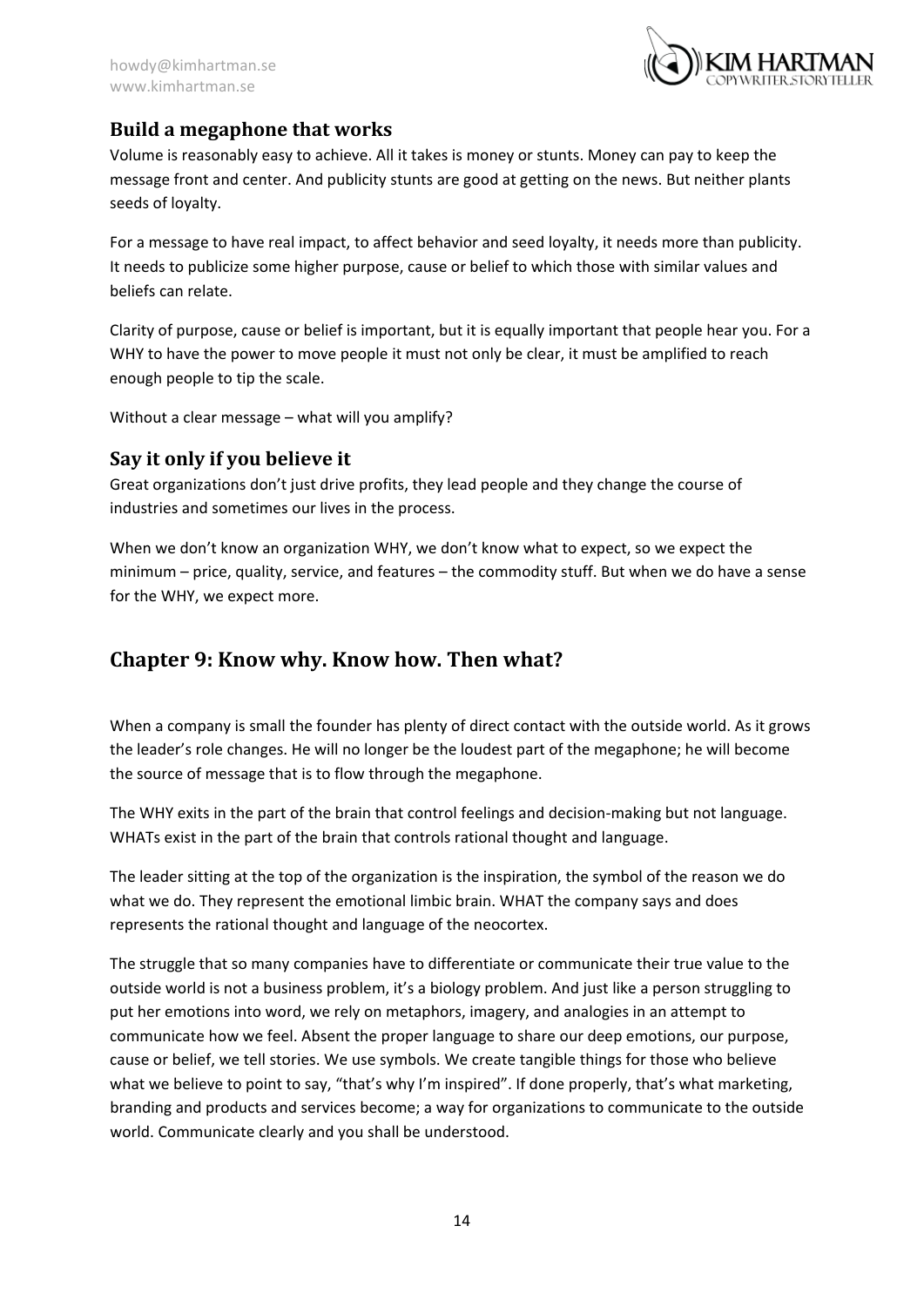

## <span id="page-15-0"></span>**Chapter 10: Communication is not about speaking, it's about listening**

Symbols help us make tangible that which is intangible. And the only reason symbols have meaning is because we infuse them with meaning. That meaning lives in our minds, not in the item itself. Only when the purpose, cause or belief is clear can a symbol command great power.

A symbol cannot have any deep meaning until we know WHY it exists in terms bigger than simply to identify the company. Without clarity of WHY, a logo is just a logo.

For a logo to become a symbol, people must be inspired to use that logo to say something about who they are.

Harley Davidson: it no longer simplify identifies a company and its products; it identifies a belief. The symbol is no longer about Harley. The logo embodies an entire value set – their own. The symbol is no longer about Harley, it's about them.

What a company says and does are the means by which the company speaks. Too many companies put a disproportionate amount of weight on their products or services simply because those are the things that bring in money. Though products may drive sales, they alone cannot create loyalty.

The celery test – check it out!

## <span id="page-15-1"></span>**Chapter 11: When why goes fuzzy**

Ex: Wal-Mart. Sam Walton believed that if he looked after people, people would look after him. The more Wal-Mart cold give to employees, customers and the community, the more that employees, customers and community would give back to wal mart. Wal-Mart was WHAT Walton built to serve his fellow human being. Service was his higher cause.

#### <span id="page-15-2"></span>**Achievement vs. success**

Many people who achieve great success don't always feel it. Achievement is something you reach or attain, like a goal. It is something tangible, clearly defined and measurable. Success, in contrast, is a feeling or a state of being. Achievement comes when you pursue and attain WHAT you want. Success comes when you are clear in pursuit of WHY you want it. The former is motivated by tangible factors while the latter by something deeper in the brain, where we lack the capacity to put those feelings into word.

Those with the ability to never lose sight of WHY and also achieve the milestones that keep everyone focused in the right direction are the great leaders. For great leaders, the Golden Circle is in balance. They are in a pursuit of WHY, they hold themselves accountable to HOW they do it and WHAT they do serves as the tangible proof of what they believe.

## <span id="page-15-3"></span>**Chapter 12: Split happens**

Nearly every company or organization starts the same way: with an idea. At the beginning, ideas are fueled by passion. That very compelling emotion that causes us to do quite irrational things.

This passion is o intoxicating and exciting that it can affect others as well.